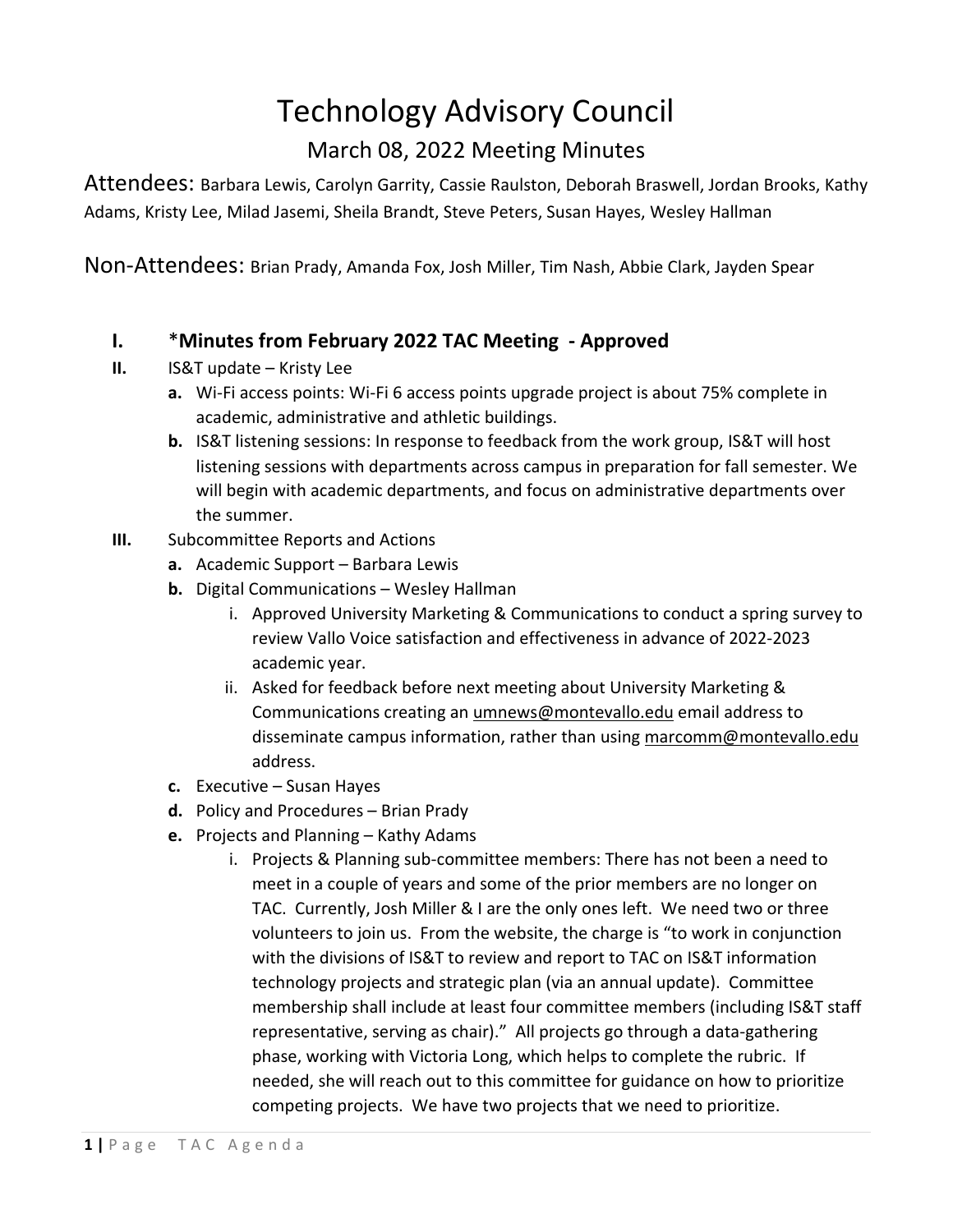- ii. Data Storage recommendation: The Quality & Data Standards sub-committee of the Data Governance Committee met last year by email and has the following recommendation for data storage. I cannot find where it was formally brought to TAC.
	- 1. Data classifications (as a reminder):
		- a. Highly sensitive (lead to identity theft = PII & PIHI): Social security numbers, driver's license number, banking/credit card info, HIPAA/health records, HR background checks, research with PII & PIHI
		- b. Sensitive (all other protected information, including that which could lead to reputational damage): some FERPA information, judicial reports, police reports, research with human subject
		- c. Internal (business of the university that may or may not be public information; available on a "need to know" basis): minutes of meetings, syllabi, forms, other research
		- d. Public: webpage, student directory information (defined on About UM – FERPA webpage), faculty/staff directory information, handbooks, forms
	- 2. The following was taken into consideration:
		- a. S drive & imaging system: backed up nightly; has lots of storage space; are on UM servers; are for UM business only – not personal data
		- b. Box: our version is not HIPAA compliant; can use for personal data; is secure and encrypted; is not on UM servers
		- c. Office 365 is not compliant for any PII data storage; this includes email, SharePoint, OneDrive; new federal regulations we will need to implement within the next couple of years will likely mean we will go to a different version of O365 which will be compliant
	- 3. Recommendation:
		- a. Highly sensitive and sensitive: s drive, imaging system.
		- b. Internal: s drive, imaging system or Box
		- c. Public: website, s drive, imaging system Box, SharePoint, OneDrive
- iii. Changes to website: affiliate access had to be restored for KPS3; the new target date is March 10<sup>th</sup> for the changes to be in production.
- iv. Recruit update: upgrades were put in the weekend of Feb 25-27; still working out a few minor kinks but overall, it was successful.
- v. Banner 9 self-service applications: Faculty self-services, registration and updates to Action Item Processing were put in over the weekend. They are not live. I believe since we are close to advising, Amanda wants to use the current version of Faculty self-services and roll the new one out later. Student should be able to